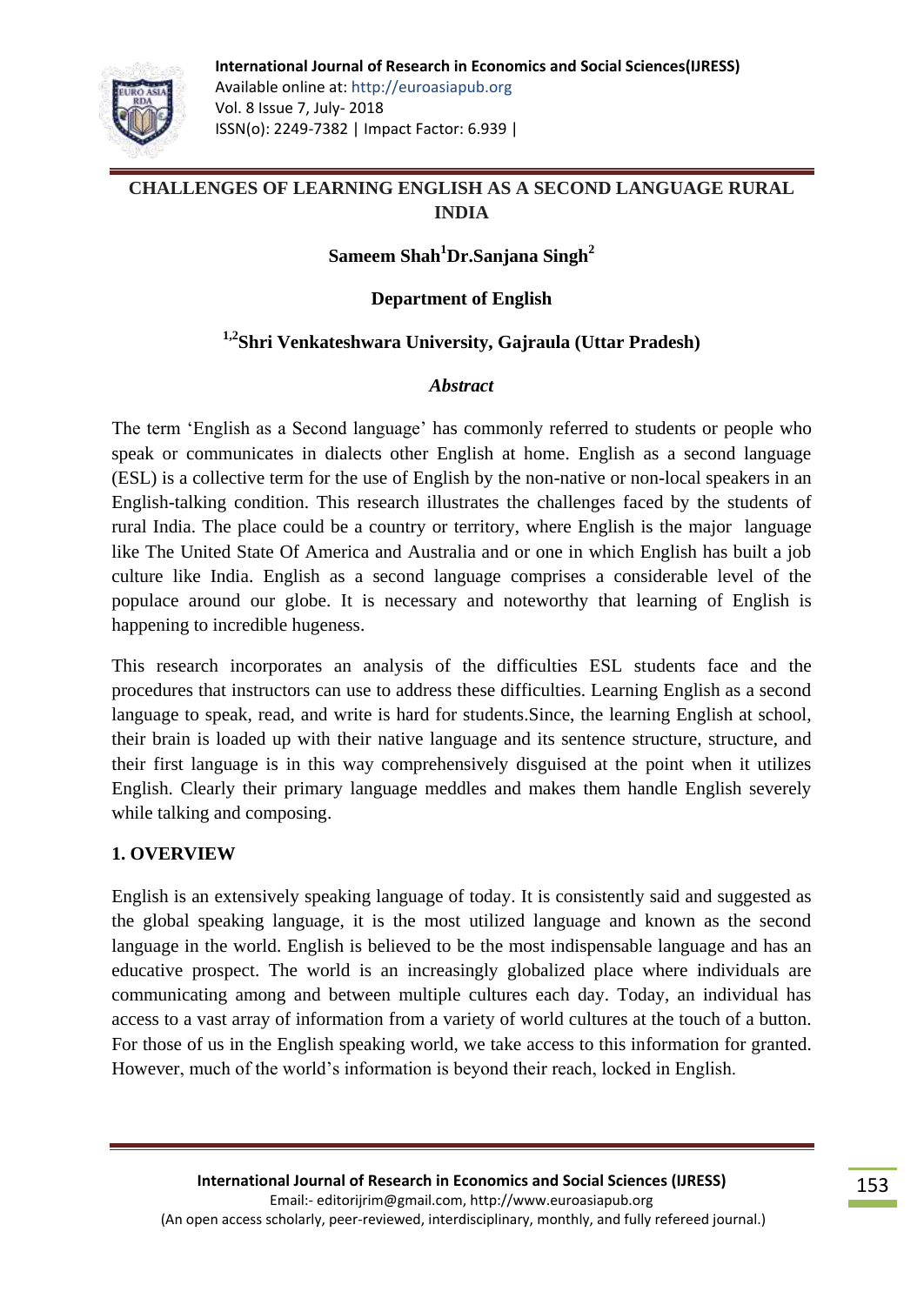

As a result, there has never been a higher demand for classes to learn English as a second language. English is the gateway to a world of knowledge, commerce, and culture, a lingua franca that gives student access to the world in a way that other languages do not. Just as Latin was the most critical language for a thousand years and French for five hundred, English is today the key to participating in the global conversation. There are a variety of ways to learn English as a second language. [1]

### **2. ANALYSIS OF CHALLENGES FACED BY STUDENTS OF LEARNING ENGLISH AS A SECOND LANGUAGE IN RURAL INDIA**

English, the most widely internationally used language in many world countries, is the language of Education, Business, Medicine, Banking, Tourism, Diplomacy, etc. English is also the language of computing; that is why it is a global language. The number of users increases on daily basis. However, people face lots of challenges in the learning process and mastering this language. This research examines the reasons behind the difficulties of learning the second language, identifies the most effective strategies which can be helpful for the learners in order speaking fluent English. Moreover, it presents ways of overcoming difficulties of learning English as a second or foreign language and shows several strategies for gaining successful and positive outputs in learning the language. Nowadays, Learning the English language is really important because English is an international language that is used in many sectors.

Learning a second or foreign language is a long and complex process because learners are required to cover all the aspects of a new language, such as the structure and culture of the target language. Many people around the world step in to learn English, and linguistic and cultural difficulties simultaneously challenge them. All types of problems play their part in leaving effects on language learning, thereby bringing in hindrances in front of these learners in RohailKhand. Language is an essential means of communication. It isn't very easy to think of a society without language. It sharpens people's thoughts and guides and controls their entire activity. It is a carrier of civilization and culture.

In the case of the mother tongue, the child learns it easily, due to the favorableenvironment and by the great amount of exposure to the language. But, learning a second language requires conscious efforts to learn it, and the exposure to the second language in most cases is limited. The majority of the students have favored classroom instruction for second language acquisition. There are so many factors that affect the process of learning a second language, including attitude, self-confidence, motivation, duration of exposure to the language, classroom conditions, environment, family background, and availability of competent teachers.

Here the authors took up a study on analysing the various reasons for the problems faced by the second language learner. The environment and family background play a vital role in the success of the learning process. For example, countries like India, where the majority of the people are farmers, have a poor background in education. Moreover, the income of the majority of families is not adequate.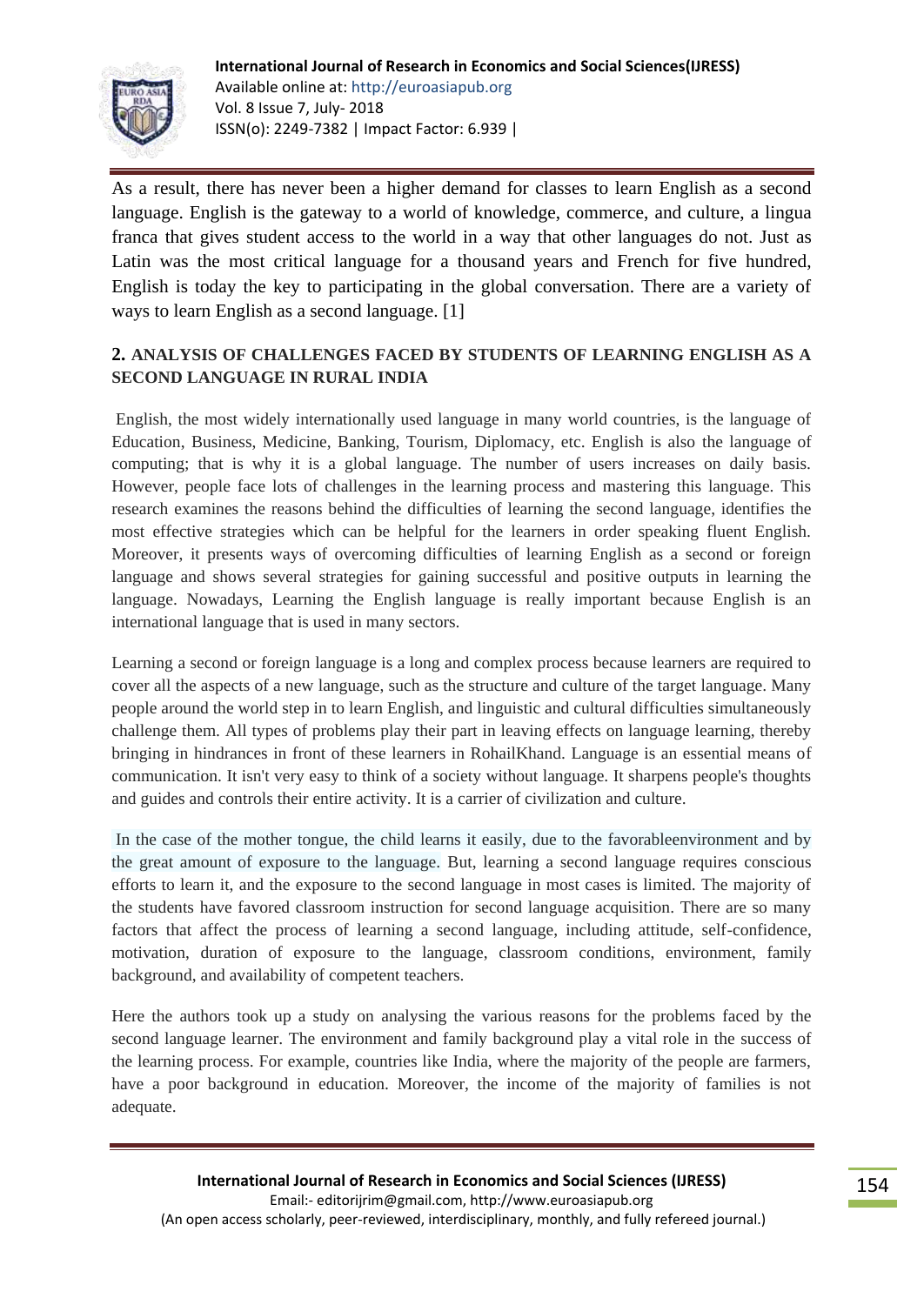

Hence, the parents are not interested in giving a good education background for their children. In contrast, they are willing to engage the children in some jobs to earn money. This is the fundamental reason and the affecting factor in teaching. Attitude is yet another affective factor in learning a second language. Attitude is the way that you think and feel about something. The successful acquisition of a second language seems to some extent, contingent upon learners' views of the language learning environment, the learning situation, and how they view the target language and its speakers. As the environment and attitude, the teacher's competence is also a variable factor that affects second language learning. He should be proficient in the language; his knowledge of and expertise in methods and techniques of language teaching should be of a reasonably high standard. [2]

## **3. ENGLISH IN CONTEMPORARY INDIA (POSTCOLONIAL)**

English is the most used official language in India; it is fact that after Hindi, it is the most essential language spoken and used in India. It is extensively use as a read and write language; it also serves as the communicator among Indians who speak a different languages and dialects. In India, it is use as the conventional and official systems – legal, educational, financial and business**.** The Indians and the Indian English language press uses many words derived from Indian languages, mainly from Hindi. Other than that, the Indian accent is sometimes difficult for non-Indians to understand. Some Indian pronunciation does not exist in non Indian languages. The British also had problems with that and they caused some changes in Indian words so that theBritish started directing India. They chase down Indian authorities who could assist them with managing India. The British swung too high position Indians to work for them. The British game plan was to make an Indian class who should think like the English, or as it was said, then in Britain, "Indians in blood and concealing English in taste, in conclusions and morals and judgment" could pronounce them. Even the Indians started using these changed words and made them part of their English. [3]

## **3. CHALLENGES OF LEARNING ENGLISH AS A SECOND**

Learning as a second language is a long and complicated process because learners are required to cover all the aspects of second language such as the culture and structure context. People all the world steps in to learn English and they ultimately faced cultural difficulties and multilingualism. English learners should be familiar with the second or foreign language structures when they start learning that language.Because, language structure has a significant impact on learning. If learners use a wrong structure, it will cause the occurrence of a negative transfer and ambiguity in the language. However, some learners do not care about this issue; therefore, the result of learning will be negative.

### **Cultural difference**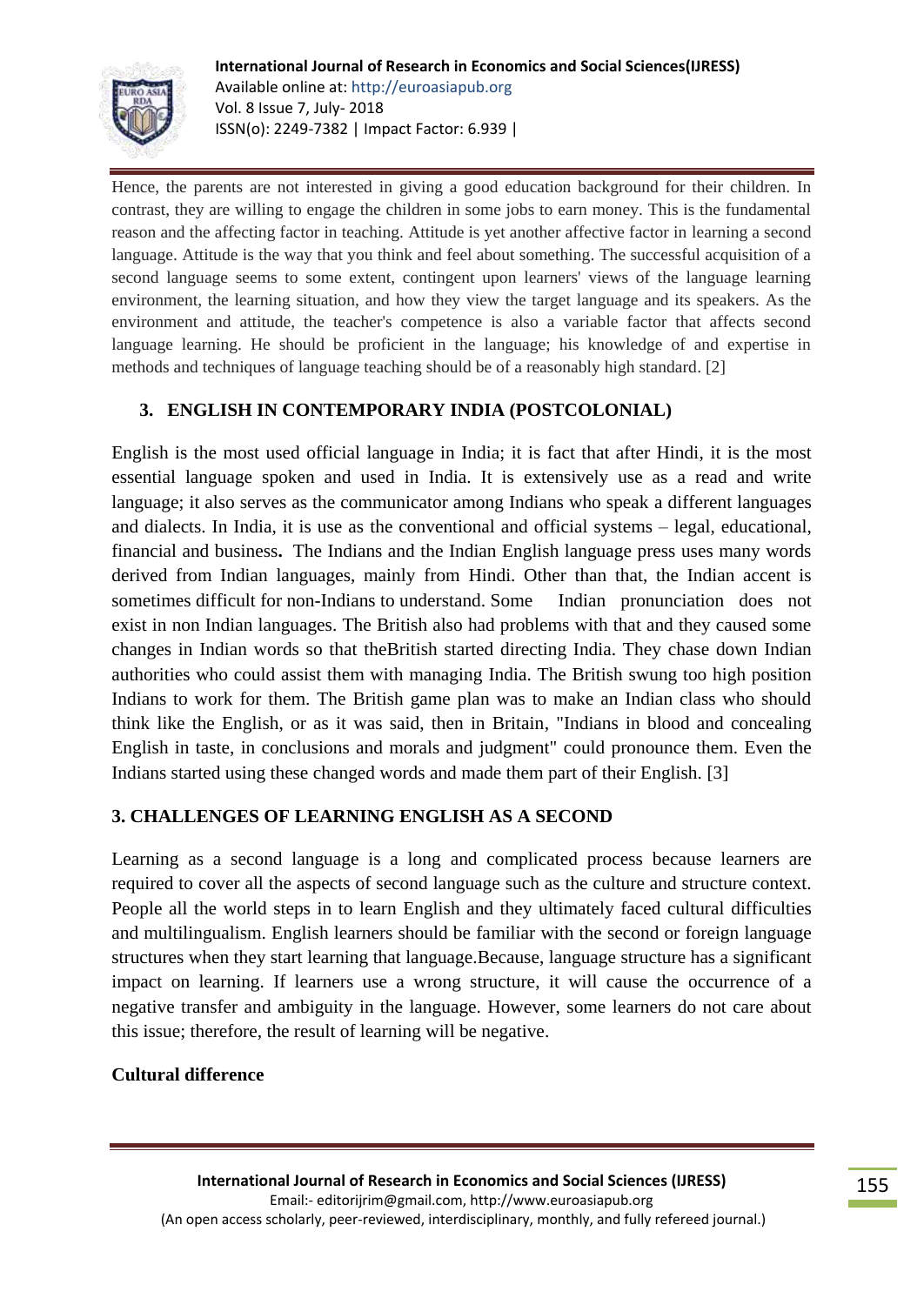

Learner's and speaker's culture can be a barrier to second language learning. In the context of northern India, Cultural differences may affect confusion and cultural misunderstandings. The learners have problems communicating with target audience native speakers because of cultural differences. Different cultures, accordingly, have different attitudes and traditions, and it might be perceived as an adequate personal space might be seen in another culture as another man"s space. Cultural barriers can affect the learning experience and the whole atmosphere of the class. It is considered as those traditions which become hurdles in the path of understanding or teaching/learning different languages.

### **Use of slang**

Slang is those expressions used in informal language. The English language consists of much slang; it is another difficulty that English learners face in learning language because it is often challenging for the learners to cover all slang and colloquialism expressions.

### **Grammar and Vocabulary**

English grammar consists of many rules of which every single rule used in a specific time and situation. Therefore, learners must be aware, while having a conversation, of their grammar correctly because incorrect use of grammar leads to misunderstanding. The English language has a complicated system of grammatical rules. What concerns English grammar is that has many rules and exceptions? The complexity of grammar makes it difficult for learners to use and produce correct grammatical tenses and sentences. As known, grammatically constructed sentences deliver wrong messages to the addressee. Grammar changes the meaning of communication and learners are though required to proper grammar rules. Given that, English grammar occasionally appears challenging even for the native speakers and it is, therefore, more challenging for the non-natives. Learners of the English language sometimes face the difficulty in using English grammar; they know the rules but find them complicated while applying correctly.

Another challenge that learners may face is the correct word pronunciations of the target language. While it is difficult for second or foreign language learners to pronounce the sound like native speakers, it is still required from them to pronounce them correctly. Furthermore, pronunciation is strongly related to the first language because maybe some sounds or phonetics donot exist in the first language, making difficulty for the learners. And also, the learners face difficulty in those sounds which is not pronounced in the same way in different words.[4]

## **4. LANGUAGE LEARNING STRATEGIES**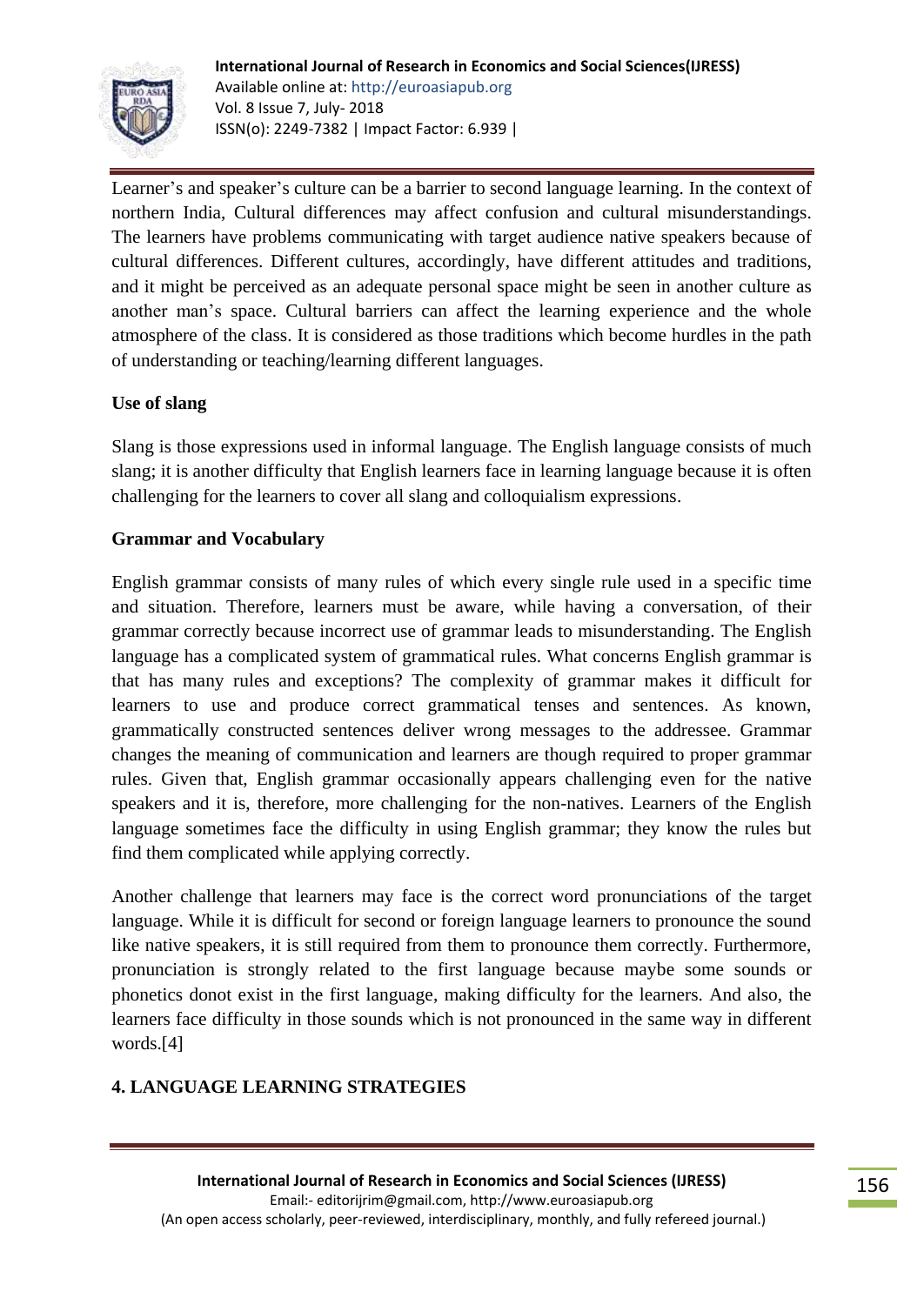

Language learning strategies include steps that learners can follow in order to overcome difficulties in learning the language. Chamot (2005) states, strategies act broadly as "procedures that facilitate a learning task". Many ESL rural students feel extremely overwhelmed for living in a country that they do not speak the target language; it can be very frustrating because they cannot understand the language.

Learner characteristics or individual differences play leading roles in Second Language Acquisition (SLA). Factors such as aptitude, cognitive functioning, motivation, emotion, learning strategies, and other demographic variables are significant factors in language learning. Among these factors, the focus of the current paper is on learning strategies. A large number of relevant studies and research have been conducted in this area by renowned researchers in SLA to show that individual learning strategies play principal roles in language learning. Moreover, scholars have written and edited many books on language learning strategies. [5]

## **5. ENGLISH LEARNING ATTITUDE**

The idea of teaching English to the non-native English speaker or speaker from a foreign country can create a great deal of both havoc and potential inspiration and means for success in a person"s life. Specifically, it takes a lot of courage, dedication and a positive attitude to create a positive personal space for English learning. Attitude factors aside, the work that is involved in learning English is excellent, and without at least a sense of what will happen at the end of the long road of studying English, the learner could potentially grow frustrated and give up the effort to learn English. Besides, the potential student of English learning may well be greeted by dissidence among family and friends, where it is encouraged to go along with the norm and study in one"s home country in one"s native language. However, if one has the determination and personality can be described as an "English learning attitude", one should take the task of learning English very seriously and ignore those who wish for another path for the person. Alternatively, explain to love ones the importance of learning English is to success in the global economy, or in going to school in an English-speaking country. These are all valid reasons for learning English and the "English speaking attitude" it encompasses courage, dedication, intelligence and a desire to change one"s life circumstance, will only grow as the decisions needed to reach the ultimate goal of English language mastery, and are accomplished. [6]

## **6. LEARNING CONTEXT AND ITS EFFECTS ON SECOND LANGUAGE ACQUISITION**

In the book "Culture and Second Language Acquisition", Christopher Spackman (author), in this respect, states that: Culture is to humans is similar to water is to fish that which surrounds us and that we are only aware of when it is gone. Moreover, culture as a process undermines the idea that culture is learn through superficial aspects like food, cultural holidays. It is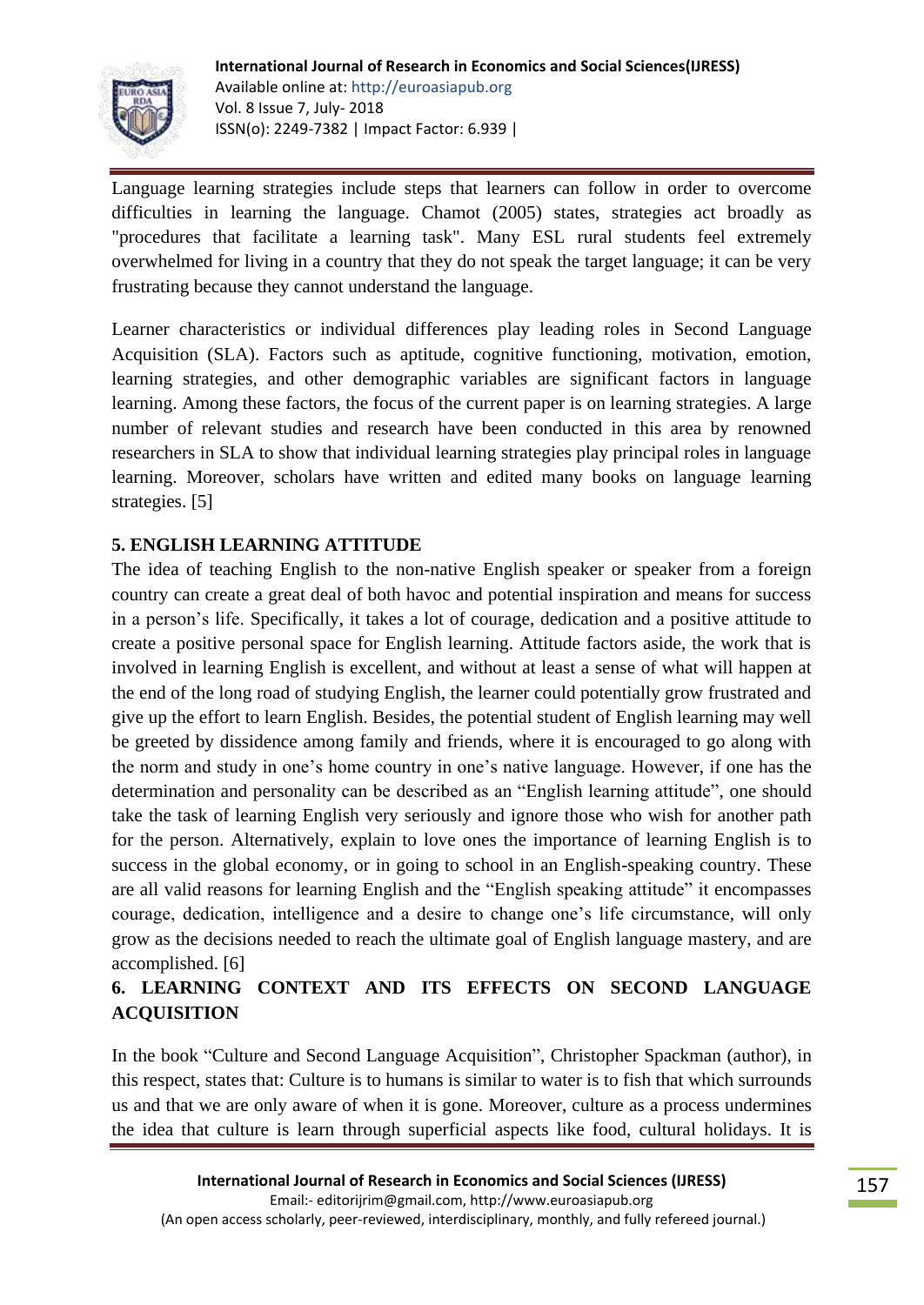

experienced through language because language is inseparable from culture. Learning a new language while living in the culture involves coming to terms with the new ocean. It is acculturation which can have two meanings. The general meaning is just the process or act of adjusting to a new culture. Because this immense and bulky presence of culture in the learning situation of a foreign language, those interested in planning and teaching of translation from or into a foreign language must realize that the cultural background aspects are not less important than the linguistic ones.[7]

# **7. Problems Encountered By Rural Students in Writing English – Role of English Teacher**

The Second language is a courageous experience especially for students whose native language is not of the same origin as the target language. Native language speaking students learning English is a good example here. These students are faced with the school curriculum that includes the four main skills of English language. Among these skills, they find writing skill the most difficult one and face many problems while composing simple short paragraphs. Writing in general is the least lovable skill to the rural students and this can be contributed to the fact that successful learning of the writing skill depends on the success learners have with the learning of other skills. Normal teaching programs adopt the natural order of listening, speaking, reading and writing in their teaching schedule. Even though writing comes as the last skill, it can't be neglected and needs a lot of attention from the teacher and the student because it is necessary in daily academic life. Students are expected to learn how to be good writers.[8]

### **7. CONCLUSION**

It has discussed learning strategies, in particular, cognitive, meta-cognitive, and social variables, through investigating three studies. Revising the traditional way of learning is not an easy task and conducting more research may lead to recognizing the variety of strategies learners can use to learn effectively. Furthermore, new strategies may be discovering. Accordingly, language classrooms ought to focus on teaching and developing learning. It is consider as the lingua franca of the contemporary era. It is similarly taught and learned as a second language around the world. In India, English is used not only for a communicative purposes but also serves as a link language for inter-state and intrastate coordination as the nation can found with vast ethnic and linguistic diversity. Though modern technology has started playing a considerable role in imparting and acquiring the language in schools and colleges, especially in the small towns and rural areas is rather inadequate and unproductive. The students studying English at school and college level manage to get through the exams without making enough attempts to either understand the language or learn to appreciate the utility of language. This article highlights the significance of using English as a tool to fulfil